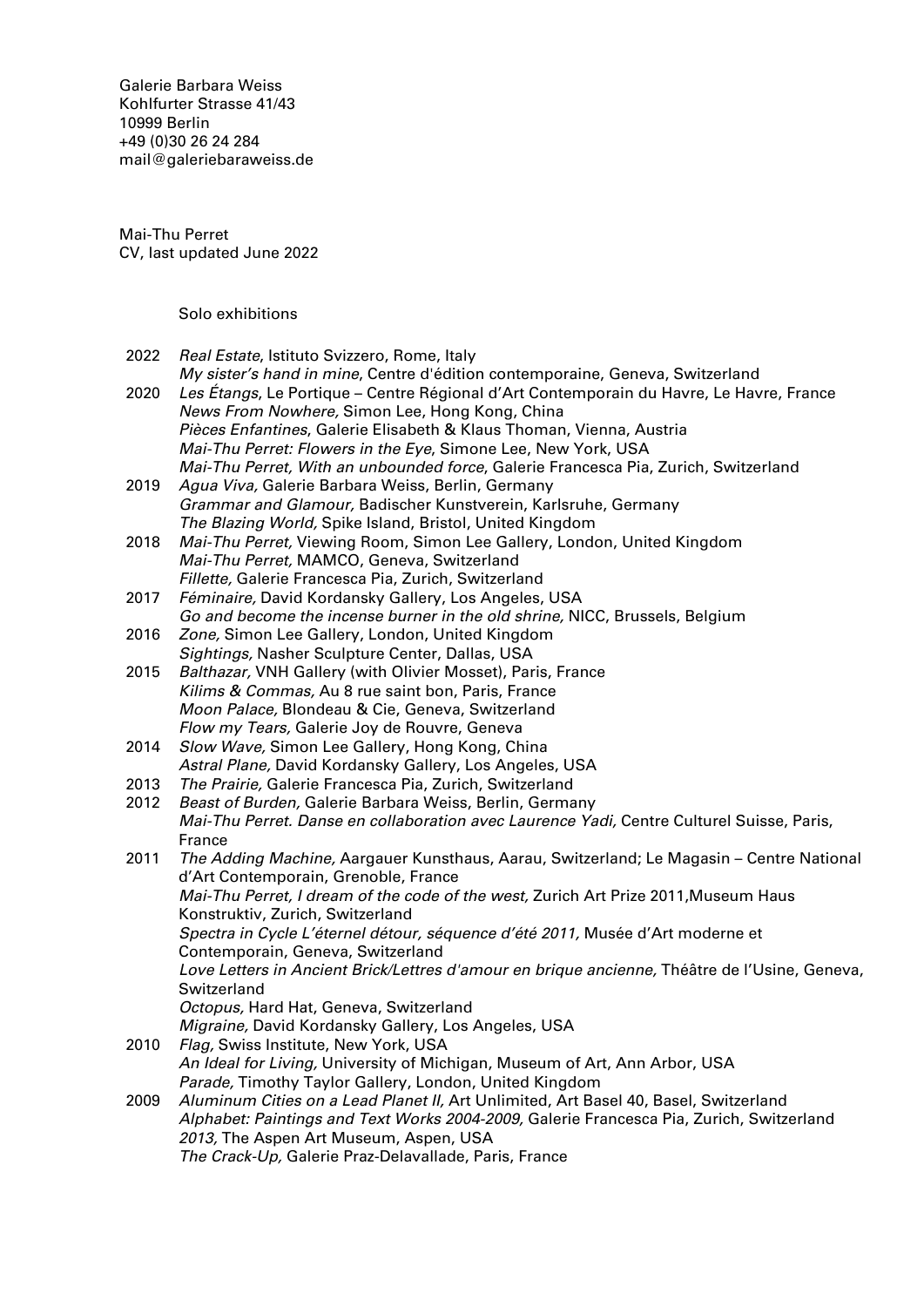- 2008 Bikini, Galerie Barbara Weiss, Berlin, Germany New Work, San Francisco Museum of Modern Art, San Francisco, USA 2012, Timothy Taylor Gallery, London, United Kingdom Land of Crystal,Kunsthalle Sankt Gallen, St. Gallen, Switzerland An Evening of the Book and Other Stories, The Kitchen, New York, USA
- 2007 Land of Crystal, Bonnefantenmuseum, Maastricht, Netherlands Das Kunstwerk und sein Ort, Atelier Amden, Amden, Switzerland Crab Nebula, Galerie Francesca Pia, Zurich, Switzerland
- 2006 An Evening of the Book, Hard Hat, Geneva, Switzerland And every woman will be a walking synthesis of the universe, The Renaissance Society, Chicago, USA Solid Objects, (with Valentin Carron), Chisenhale Gallery, London, United Kingdom Apocalypse Ballet, Galerie Barbara Weiss, Berlin, Germany
- 2005 Heroine of the People, Galerie Praz-Delavallade, Paris, France Solid Objects, (with Valentin Carron), Centre d'Art Contemporain, Geneva, Switzerland
- 2004 Mai-Thu Perret, ArtBasel 35, Statement, presented by Galerie Francesca Pia, Basel, Switzerland
- Love Thy Sister Like Thyself, Centre d'édition contemporaine, Geneva, Switzerland
- 2003 Pure self-expression x25, Galerie Francesca Pia, Bern, Switzerland
- 2002 Mai-Thu Perret, The Modern Institute, Glasgow, United Kingdom We Close Our Eyes In Order To See, Glassbox, Paris, France
- 2001 Land of Crystal, Le Studio, CAN, Neuchâtel, Switzerland

## Group exhibitions

- 2021 Same things make us laugh, make us cry, Body Archive Project, Zurich, Switzerland The Musical Brain, The High Line, New York, USA All of a Sudden, Galeria Mascota, Aspen, USA
- 2020 Ice and Fire: A Benefit Exhibition in Three Parts, The Kitchen, New York, USA Kosmos Emma Kunz, Aargauer Kunsthaus, Aarau, Switzerland These lacustrine homes (curated by Mai-Thu Perret), David Kordsansky, Los Angeles, USA In Touch, Keramikmuseum Princessehof, Leeuwarden, Netherlands New Time: Art and Feminism in the 21st Century, Berkeley Art Museum and Pacific Film Archive, Berkeley, USA

It Never Ends - John M Armleder & Guests, KANAL Centre Pompidou, Brussels, Belgium

2019 Neither Black/Red/Yellow Nor Woman, Times Art Center Berlin, Berlin, Germany Stars Are Closer and Clouds Are Nutritious Under Golden Trees, Mohammad and Mahera Abu Ghazaleh Foundation, Amman, Jordan Homo Faber: on the use and effect of handcraft in contemporary sculpture, Asia Culture Center (ACC), Gwangju, South Korea Mingei Now, Sokyo Gallery, Kyoto, Japan New Age, New Age: Strategies for Survival,DePaul Art Museum, Chicago, USA Alentour, Fondation CAB, Brussels, Belgium Contemporary Art Festival Survival Kit 10.1 'Outlands', Latvian Centre for Contemporary Art (LCCA), Riga, Latvia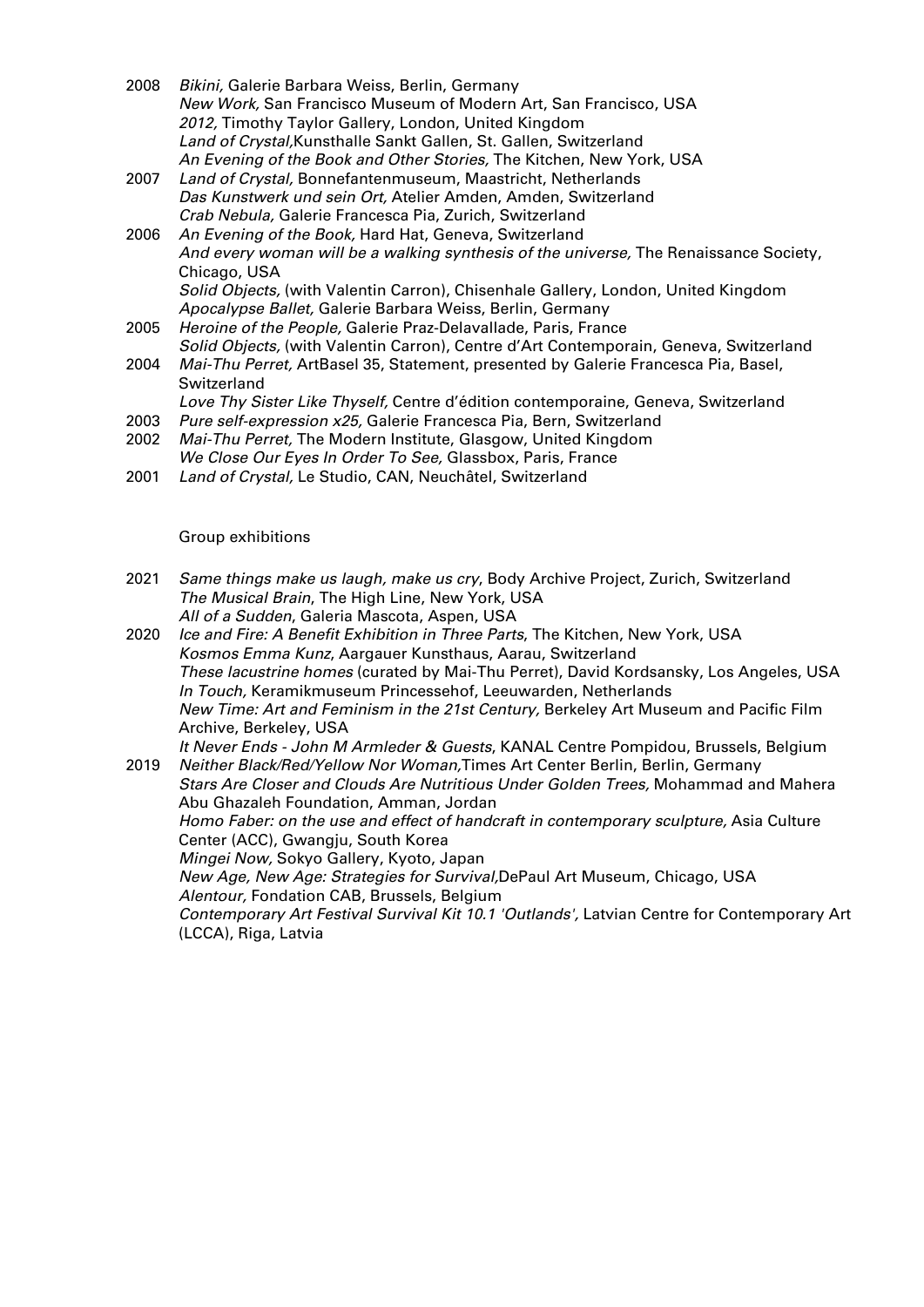2018 A Time Capsule Revisited, The New Temporary Parkett Exhibition Space, Zurich, Switzerland BODY ECHO, Nicoletti Contemporary, Paris, France By Fire, Ceramic Works, Almine Rech Gallery, New York, USA Biennale de Sculptures de Genève, Parc des Eaux-Vives, Geneva, Switzerland MURALNOMAD, Le Quadrilatère, Beauvais, France Selections from the Marciano Collection, Marciano Art Foundation, Los Angeles, USA Akademia: Performing Life, Villa Vassilieff, Paris, France Mademoiselle, Centre Régional d'Art Contemporain Occitanie Pyrénées- Méditerranée, Sète, France TERRA - A contemporary history of ceramic sculptur, Hotel Contemporary, London, United Kingdom Objects Like Us, The Aldrich Contemporary Art Museum, Ridgefield, USA The Domestic Plane: New Perspectives on Tabletop Art Objects, Objects Like Us, Aldrich Contemporary Art Museum, Ridgefield, USA Diaspora, Ma Homey, Space\_31, Berlin, Germany Cellular World: Cyborg-Human-Avatar-Horror, Gallery of Modern Art, Glasgow, United Kingdom Fashion Drive: Extreme Clothing in the Visual Arts, Kunsthaus Zürich, Zurich, Switzerland Like Life: Sculpture, Color, and the Body, Met Breuer, New York, USA Line of Sight, Musée de design et des arts appliqués contemporains (MUDAC), Lausanne, Switzerland Die Welt Als Labyrinth, MAMCO, Geneva, Sitzerland The Reservoir of Modernism, Kunstmuseum Liechtenstein, Vaduz, Liechtenstein Performance Process: New Swiss Performance Now, Kunsthalle Basel, Basel, Switzerland 2017 1107 Manhattan Ave Pt.II, Spencer Brownstone Gallery, New York, USA PLURIVERS – 4 études d'ethnologies imaginaires, La Panacée, Centre d'art Contemporian, Montpellier, France Age of Terror: Art Since 9/11, Imperial War Museums, London, United Kingdom Le Grand Détournement: Design Collection of the Centre National des Arts Plastiques, Galerie Poirel, Nancy, France The Body in Color, Met Breuer, New York, USA La Cabale du cheval Pégase, Hard Hat, Geneva, Switzerland The Leftovers, Simon Lee Gallery, New York, USA Medusa, Musée d'Art Moderne de la Ville de Paris, Paris, France Zeitgeist, Musée d'art moderne et Contemporain, Geneva, Switzerland 2016 Let There Be (More) Light, Jessica Silverman Gallery, San Francisco, USA Flatland / Abstractions narratives #1, MRAC, Sérignan, France Charles Blanc-Gatti–Hypothèse d'une généalogie, Musée d'Art de Pully, Pully, Switzerland NEON: THE CHARGED LINE, Grundy Art Gallery, Blackpool, United Kingdom The Hellstrom Chronicle, Galerie Barbara Weiss, Berlin, Germany Going Public: The Napoleone Collection, Graves Gallery, Sheffield, United Kingdom Récit d'un temps court, MAMCO, Geneva, Switzerland GVA **D** D JFK, Musée d'art moderne et contemporain, Geneva, Switzerland India's Search for Power 1966 - 1982 (Indhira Gandhi's Foreign Policy), Biennale de l'Art Africain Contemporain, Dakar, Senegal All Over, Galerie des Galeries, Paris, France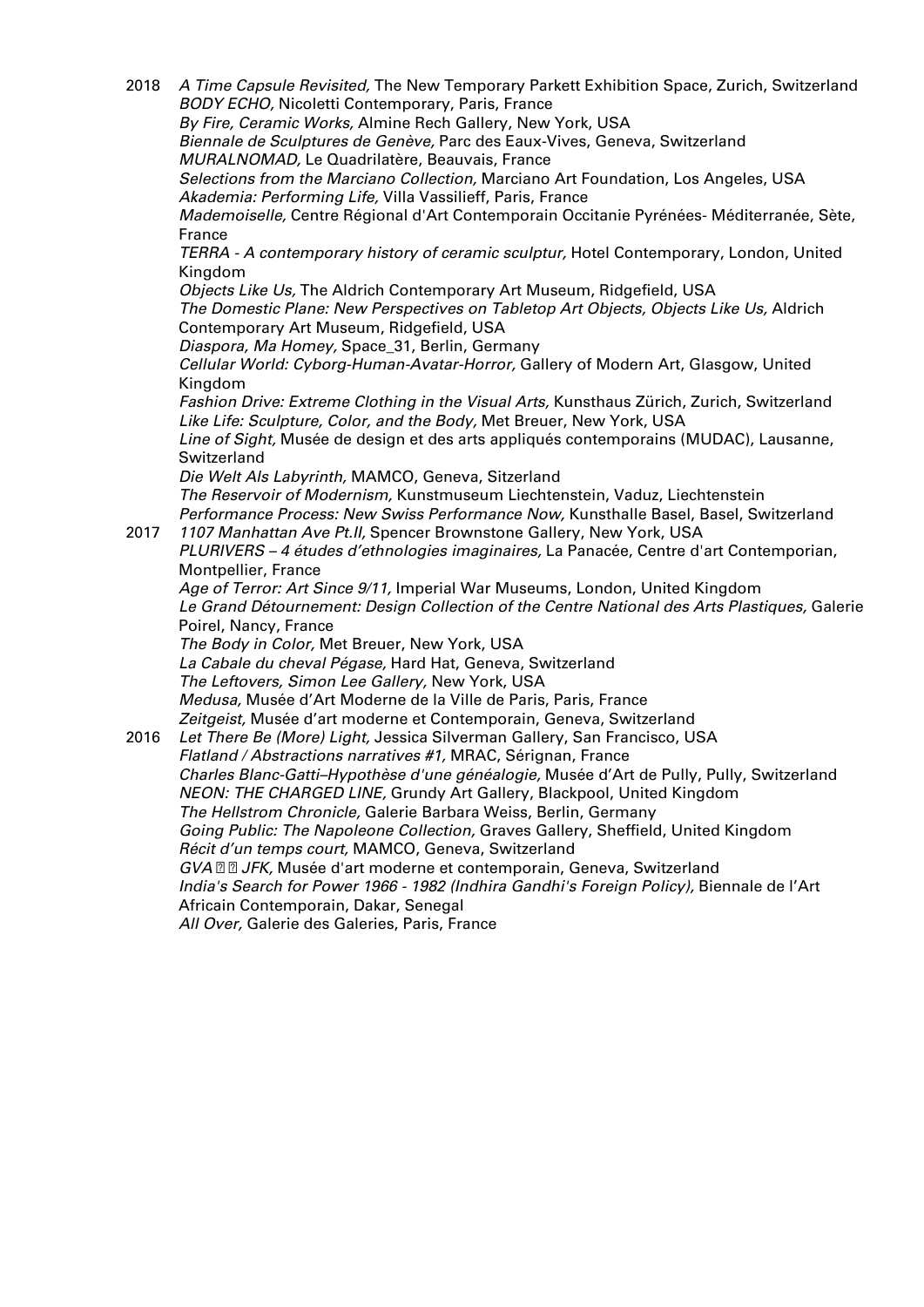2015 Ceramix: Ceramic art from Rodin to Schütte, Bonnefanten Museum, Maastricht, Netherlands The Shadow is Taken, Algus Greenspon, New York, USA RESET 1, Priska Pasquer, Cologne, Germany Collection on Display: Experimental Arrangements, Migros Museum für Gegenwartskunst, Zurich, Switzerland Triennale de l'art imprimé contemporain , Musée des Beaux-Arts du Locle, Le Locle, Switzerland Môtiers 2015 – Art en plein air, Art Môtiers, Môtiers, Switzerland Angelic Sisters, 186f Kepler, Church of San Paolo Converso, Milan, Italy John Armleder, Stéphane Kropf, John Tremblay, and guests Mai-Thu Perret & Blair Thurman, David Kordansky Gallery, Los Angeles, USA Work Hard: Selections by Valentin Carron, Swiss Institute, New York, USA BIENS PUBLICS, Musée Rath, Geneva, Switzerland Eureka - Carte Blanche to Kendell Geers at , GALERIST, Istanbul, Turkey 1989, Galerie Barbara Weiss, Berlin, Germany Public Goods, organized by Musée d'art moderne et contemporain, Musée Rath, Geneva, Switzerland 2014 Kochi Muziris Biennale, Kerala, India (December 12, 2014 – March 29, 2015) The Moving Museum, Sishane Otopark, Istanbul, Turkey The Yvonne Rainer Project - Lives of Performers, La Ferme du Buisson, Noisiel, France Forms of Distancing, Steirischer Herbst, Festival Centre, Graz, Austria Biennale of Moving Image 2014, Centre d´Art Contemporain Genève, Geneva, Switzerland Smoking Up Ambition!, Pavillon Sicli, Geneva, Switzerland Gastspiel, Schweizer Gegenwartskunst im Museum Rietberg, Museum Rietberg, Zurich, Switzerland Das Optische Unbewusste, Kunst(Zeug)Haus, Rapperswil-Jona, Switzerland Queen of the black black. Louise Nevelson & Mai-Thu Perret, Vistamare benedetta spalletti, Pescara, Italy La vérité avant dernière, Galerie de multiples, Paris, France Week-end á Rome, Fondation Speerstra, Apples, Switzerland Mingei: Are You Here?, Pace Gallery, New York, USA Desiderata. Neu in der Sammlung, Argauer Kunsthaus, Aarau, Switzerland Insert 2014, raqs media collective, New Delhi, India 2013 At Work. Atelier und Produktion als Thema der Kunst, Museum für Gegenwartskunst, Siegen, Germany DECORUM Carpets and tapestries by artists, Musée d´Art Moderne de la Ville de Paris, Paris, France Holes in the Walls. Early Works 1948 – 2013, Centre D´Art de Fribourg, Fribourg, Switzerland Pro-Choice, Fri-Art, Fribourg, Switzerland Pattern: Follow the rules, Eli and Edithe Broad Art Museum, Michigan State University, Michigan, USA

Female Power. Matriarchy, Spirituality & Utopia, Museum voor Moderne Kunst, Arnhem, **Netherlands**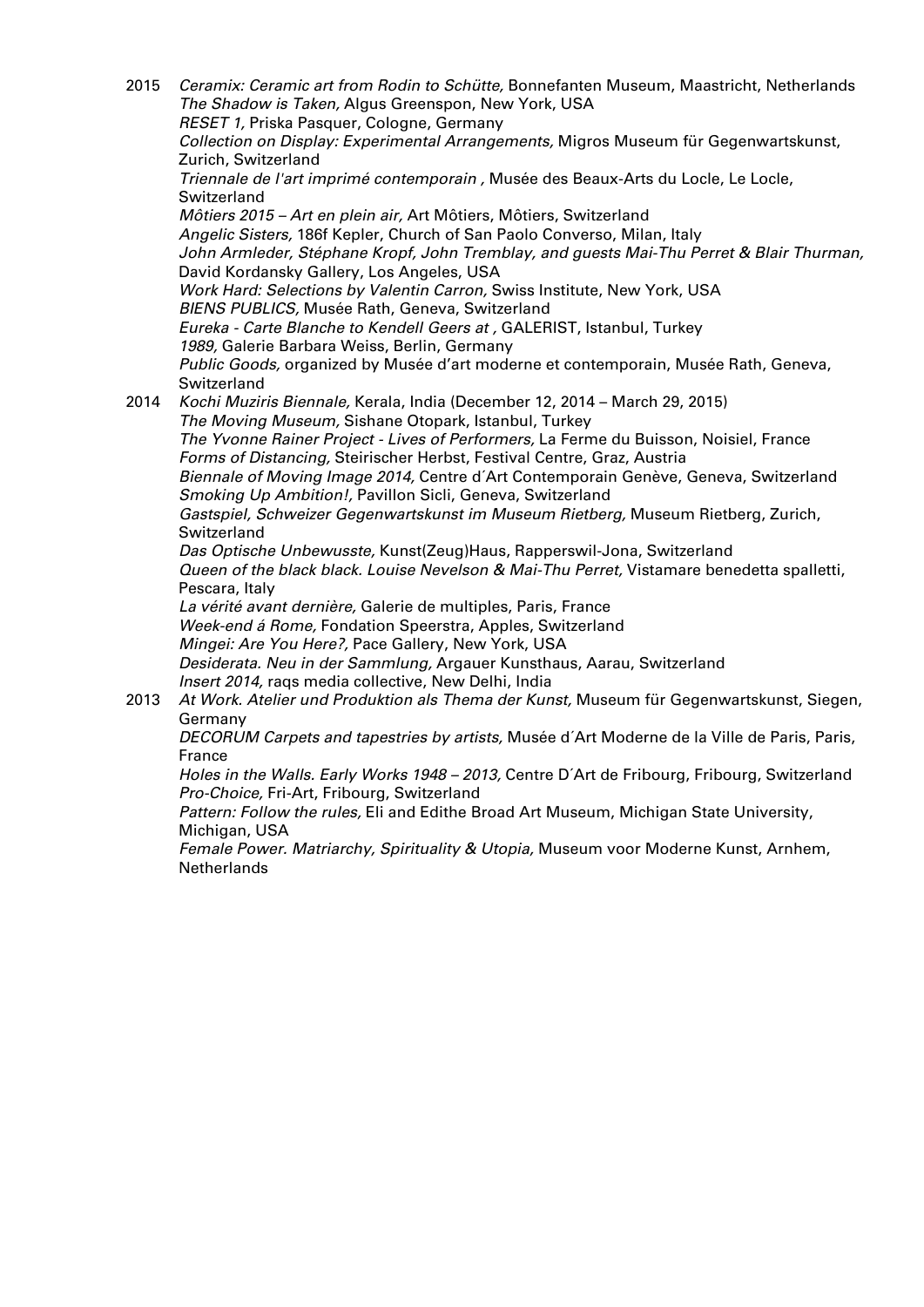2012 Brot und Salz, Sommer & Kohl, Berlin, Germany 10'000 Stunden. Über Handwerk, Meisterschaft und Scheitern in der Kunst, Kunstmuseum Thurgau, Thurgau, Switzerland La jeunesse est un art, Jubiläum Manor Kunstpreis 2012, Aargauer Kunsthaus, Aargau, Switzerland Reflecting Fashion, Kunst und Mode seit der Moderne, Museum moderner Kunst Stiftung Ludwig, Vienna, Austria Marcher dans la couleur, Musée Régional d'Art Contemporain Languedoc-Roussillon, Sérignan, France Cluster, 1m3, Lausanne, Switzerland Shake'n'Bake, Hard Hat, Paris, France Pure Perception, Galleria Monica De Cardenas, Milan, Italy The Hidden Life Of Things – Panta Rhei, Bonnefantenmuseum, Maastricht, Netherlands The Devil's Fidelity, Marian Goodman Gallery, Paris, France Abstract Possible: The Stockholm Synergies, Tensta Konsthall, Stockholm, Sweden TEXT TEXTILE TEXTURE, Galerie Barbara Weiss, Berlin, Germany The Old, the New, the Different, Kunsthalle Bern, Bern, Switzerland Eorum Sanai (Ice Man), Arario Gallery, Cheoanan, South Korea Le Nouveau Festival du Centre Pompidou, Centre Georges Pompidou, Paris, France Neon: Who's afraid of red, yellow and blue?, La maison rouge, Paris, France The World as Will and Wallpaper, Le Consortium, Dijon, France 2011 Danser sa vie, Danse et arts visuels au XXe et XXIe siècles, Centre Georges Pompidou, Paris, France Beispiel Schweiz. Entgrenzungen und Passagen als Kunst,Kunstmuseum Lichtenstein, Vaduz, Lichtenstein Carte blanche à John M Armleder – All of the above, Palais de Tokyo, Paris, France Helvètes vulcains, Musée de design et d'arts appliqués contemporains, Lausanne, Switzerland The Hidden Life Of Things – Panta Rhei, Bonnefantenmuseum, Maastricht, Netherlands ILLUMInations, 54th Venice Biennale, International Pavillon, Venice, Italy 2010 Goldene Zeiten Teil 1 – Steven Claydon, Django Hernàndez und Mai-Thu Perret,Haus der Kunst, Munich, Germany Abstracoct Possible, Malmö Konsthall, Malmö, Sweden;Museo Tamayo, Mexico City, Mexico While bodies get mirrored, Migros Museum, Zurich, Switzerland Covering the wall. Contemporary wallpaper,Musée de design et d'arts appliqués contemporains and Musée de Pully, Lausanne, Switzerland High Ideals & Crazy Dreams, Galerie Vera Munro, Hamburg, Germany SENT BY MAIL, Galerie Barbara Weiss, Berlin, Germany 2009 Editions vs objects, Centre d'édition contemporaine, Geneva, Switzerland Anabasis. Rituals of Homecoming, Festival of Dialogue Of Four Cultures, Lódz, Poland Top Ten Allegories, Hard Hat, Geneva, Switzerland Utopics, Biel, Switzerland Revolver, COCO, Vienna, Austria Living Together, Centro Cultural Montehermoso Kulturenea, Vitoria-Gasteiz, Spain Splendid Isolation, Athens Biennial, Athens, Greece Born to Be Wild, Kunstmuseum St Gallen, St Gallen, Switzerland Regift, Swiss Institute, New York, USA Ventriloquist, Timothy Taylor Gallery, London, United Kingdom 2008 Abstraction Extension, Fondation pour l'Art Contemporain Claudine and Jean-Marc Salomon, Alex, France Shifting Identities – (Schweizer) Kunst heute, Kunsthaus Zürich, Zurich, Switzerland The Saints, and music & films by Amy Granat, with Fia Backstrom, Jutta Koether, Amy O'Neill, Mai-Thu Perret, Angel Turner, Emily Sundblad & Stefan Tcherepnin, Sketch, London, United Kingdom There is No Story to Tell, Tang Contemporary, Beijing, China Black Noise, a tribute to Steven Parrino, cneai, centre national de l'estampe et de l'art imprimé, Chatou, France Abstraction étendue, Espace de l'Art Concret, Mouans-Sartoux, France Euro-Centric, Part 1: New European Art from the Rubell Family Collection, Miami, USA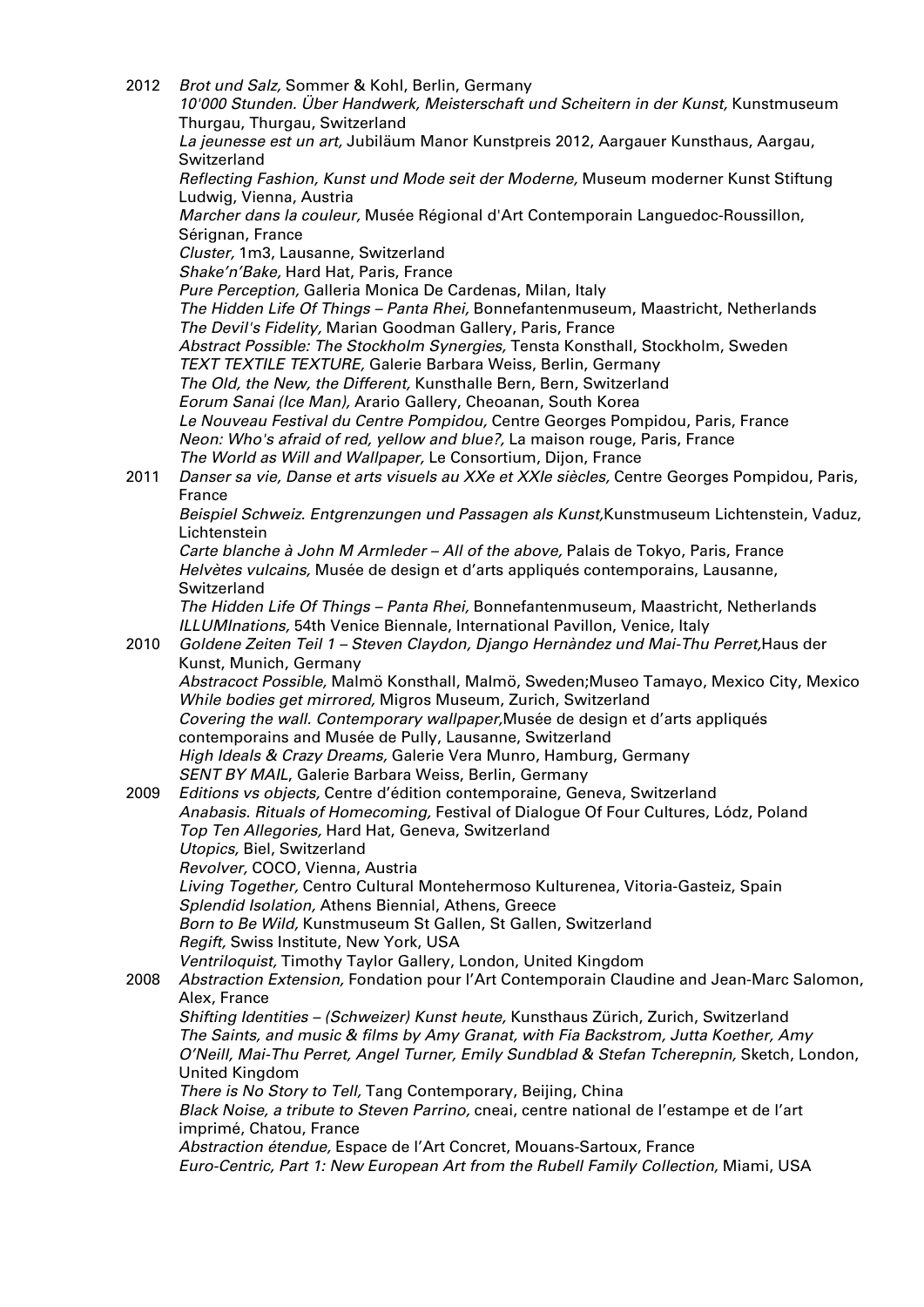2007 00 – L'Histoire d'une décennie qui n'est pas encore nommée, Biennale de Lyon, Lyon, France Ballet Mécanique, Timothy Taylor Gallery, London, United Kingdom An Atlas of Events, Calouste Gulbenkian Foundation, Lisbon, Portugal ntrovert, Extrovert, Makes no Difference, Galerie Catherine Issert, Saint-Paul, France Les artistes de la collection Cahiers d'Artistes, serie VI + VII, Centre d'Art Contemporain/Kunsthalle, Fribourg, Switzerland Das Kunstwerk und sein Ort, Atelier Amden, Amden am Walensee, Switzerland Pure Self Expression, Kölnischer Kunstverein, Cologne, Germany Art en plein air, Motiers, Val de Travers, Switzerland I'm OK, you're OK, Mogin Art Centre, Seoul, South Korea In The Poem About Love You Don't Write The Word Love, Midway Contemporary Art, Minneapolis, USA; Overgaden, Copenhagen, Denmark Tension; Sex; Despair – Aber hallo/na und, Kunsthalle Exnergasse, Vienna, Austria Evenement #1/07, Centre Culturel Suisse, Paris, France Open and Shut, Skestos Gabriele Gallery, Chicago, USA 2006 Interstellar Low Ways, Hyde Park Art Center, Chicago, USA The Gold Standard, P.S.1, New York, USA Sleep of Ulro, A-Foundation, Liverpool Biennial, Liverpool, United Kingdom Madame la baronne était plutôt manièrée, assez roccoco et totalement baroque – Volume 3, Centre d'art Mira Phalaina/Maison Populaire, Montreuil, France Modus, Neue Kunst Halle St. Gallen, St. Gallen, Switzerland Shiny, Wexner Center for the Arts, Columbus, Ohio, USA Bring the Wat Home, Elisabeth Dee Gallery, New York/QUED, Los Angeles, USA The Endless Summer, West London Projects, London, United Kingdom Visioni del Paradiso, Instituto Svizzero, Rome, Italy Again for Tomorrow, Royal College of Art, London, United Kingdom Objects d'hier et d'aujourd'hui, Galerie Edouard Manet, Gennevilliers, France Sublime Part II, Atelier 3ème étage, Usine, Geneva, Switzerland Hradacany, La Générale, Paris, France Exposition Bourses Des Fonds Berthoud, Lissignol-Chevalier et Galland, Centre d'Art Contemporain, Geneva, Switzerland Inside now, we walked into a room with coca-cola coloured walls, Grazer Kunstverein, Graz, Austria Madame la baronne était plutôt manièrée, assez roccoco et totalement baroque, acte1, Centre d'Art Mira Phalaina/Maison Populaire, Montreuil, France Radiant City, Cherry and Martin Gallery, Los Angeles, USA Unter 30, IV – Junge Schweizer Kunst | Jeune Art Suisse, CentrePasquArt Kunsthaus Centre d'Art, Bienne, Switzerland Nouvelles Collections, Centre PasquArt, Bienne, Switzerland 2005 Paralleles Leben, Frankfurter Kunstverein, Frankfurt am Main, Germany Model Modernism, Artist Space, New York, USA In the poem about love the word love does not appear, CCA, Glasgow, United Kingdom NY Twice, Air de Paris, Paris, France Situational Prosthetics, New Langton Arts Center, San Francisco, USA 2004 Fürchte Dich, Helmhaus, Zurich, Switzerland Leviathan Rising Under Moon's Influence, Champion Fine Arts, Brooklyn, NY, USA Wednesday calls the Future, National Art Center, Tbilisi, Georgia The Age Of Optimism, Kilchmann Galerie, Zurich, Switzerland None of the above, Swiss Institute, New York, USA Tuesday is gone, Karvasla, Tbilisi, Georgia Archives generation upon generation, Year, Brooklyn, NY, USA 2003 Form/Kontext/Troja, Secession, Vienna, Austria Socialism – A love letter, Fia Backström Productions, Brooklyn, NY, USA Fink Forward the collection/collection, Kunsthaus Glarus, Glarus, Switzerland The return of the creature, Künstlerhaus Thurn + Taxis, Bregenz, Austria 2002 Liste 2002, Basel, Galerie Francesca Pia, Bern, Switzerland